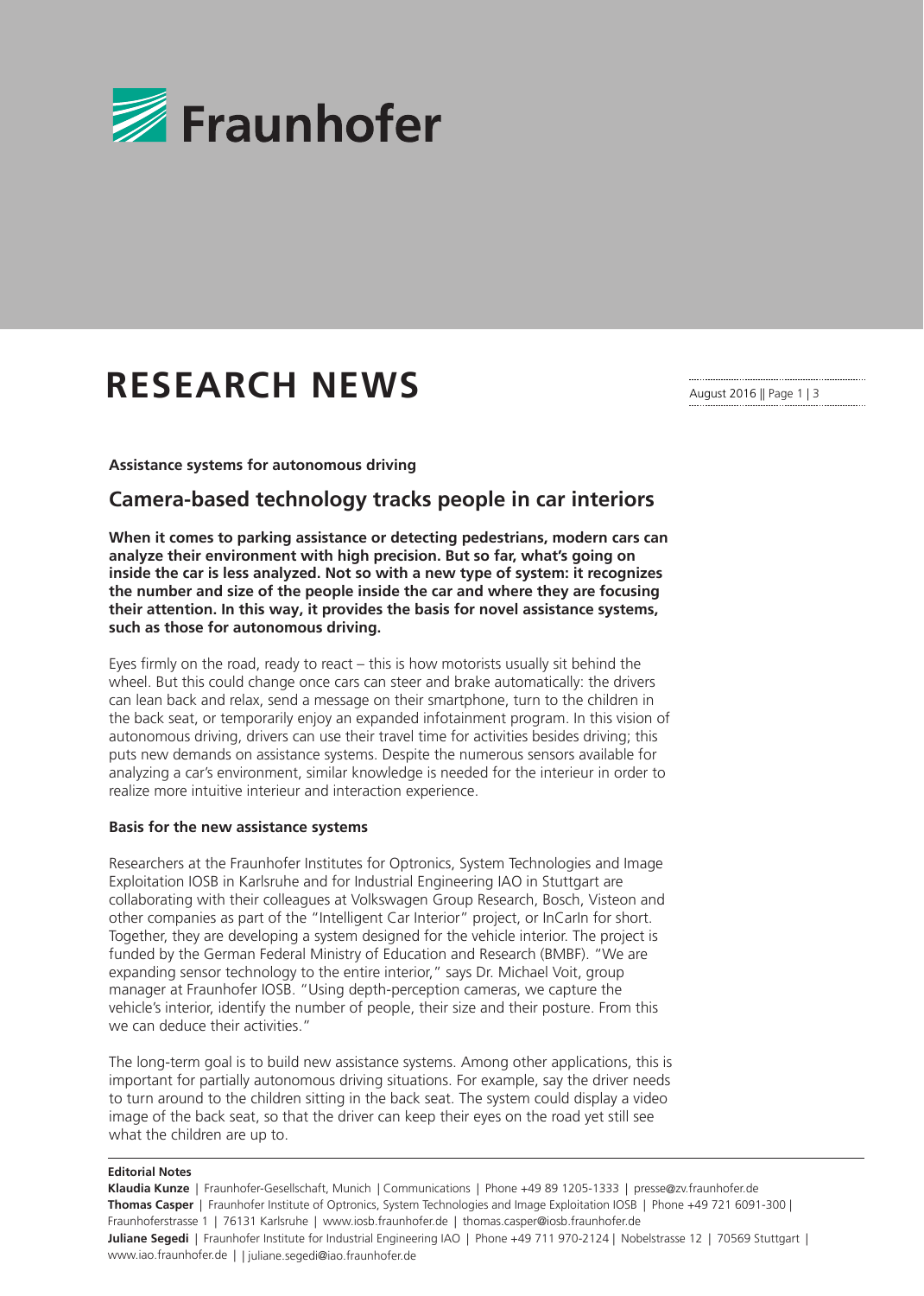

"Using the sensors, the system can estimate how long the driver will need to resume full control of the vehicle following a period of autonomous driving," says Frederik Diederichs, scientist and project manager at Fraunhofer IAO. Based on the information regarding where people are sitting and how big they are, airbags could also be adjusted to individual body sizes. And by analyzing the position of a passenger's limbs, airbags could recognize special situations, such as when a passenger has their feet on the dashboard.

### **System recognizes people's activities**

The main challenge lies in evaluating the recorded data. The software can already detect people and their limbs, and a type of skeleton that overlays images of the people can also trace their movements. But how can the computer be taught to recognize what passengers are doing? "One challenge is to reliably identify the objects people are using. If one considers that in principle, any object could find its way into the vehicle, we must somehow limit the number of detectable possibilities. We therefore set basic parameters and tell the computer where the sun visor and glove compartment are, for example," says Voit.

The researchers first tested and refined the cameras and the associated evaluation algorithms in Fraunhofer IAO's own driving simulator. Next, the system will be integrated into a Volkswagen Multivan to see what it can do. The results will form the basis for new vehicle concepts for the next five to ten years.

#### **Frederik Diederichs, Fraunhofer IAO, Stuttgart, InCarIn project:**

"Together with our partners, we are expanding sensor technology for the first time to the entire vehicle interior – and thus are creating the basis for entirely new assistance systems."

**PRESS RELEASE**  August 2016 || Page 2 | 3